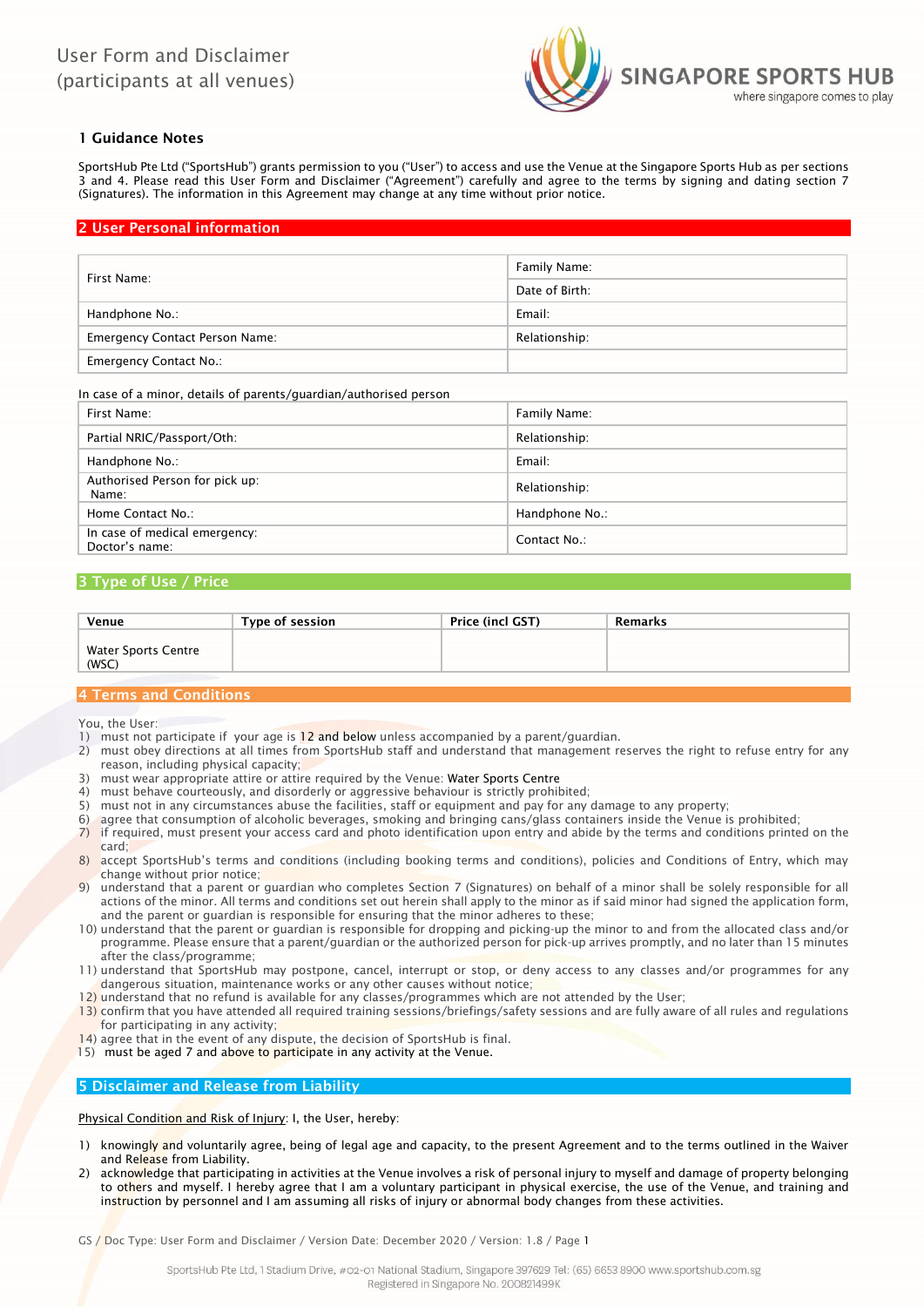# User Form and Disclaimer (participants at all venues)



Medical Conditions: If you have any medical condition, tick the box(es):

| Heart condition                                                                               |   | Nausea                                            |  |
|-----------------------------------------------------------------------------------------------|---|---------------------------------------------------|--|
| High blood pressure                                                                           |   | Head Injuries (Headache, Severe Migraine, Stroke) |  |
| Medication for blood pressure or heart condition                                              |   | Breathing difficulties or asthma                  |  |
| Pain in my chest when I do physical activity                                                  |   | Significant, recurring or chronic sports injuries |  |
| <b>Diabetes</b>                                                                               |   | Allergy                                           |  |
| Have had episodes of fits or epileptic seizures                                               |   | Pregnant or had a baby within the last 6 months   |  |
| Loss of balance due to dizziness, loss of consciousness                                       | П | Hearing condition                                 |  |
| Bone, back, neck or any joint problem that could be made $\Box$<br>worse by physical activity |   | Other                                             |  |
|                                                                                               |   |                                                   |  |

## Waiver and Release from Liability

All warranties, conditions and other terms implied by statute or common law are hereby, to the fullest extent permitted by law, excluded. I warrant, represent and agree that:

- 1) I am in good health and have no physical conditions that affect my ability to participate in any activity at the Venue and have not been advised otherwise by a medical practitioner.
- 2) I hereby personally assume any and all risk from participating in any activity / programme.
- 3) I agree to indemnify, defend and hold harmless SportsHub and its employees, agents, contractors, instructors and volunteers from and against any claims, causes of action, damage, judgments, liabilities, fines imposed, fees (including legal fees), costs and expenses incurred by them as a result of my actions or failure to act during any activity.
- 4) In the event of an accident or illness requiring urgent medical treatment, I give permission to receive any emergency dental, medical or surgical treatment, including anaesthetic or blood transfusion, as considered necessary by the medical authorities present.
- 5) I assume all risks from my participation including without limitation the risk of any negligence or recklessness by other participants. I understand that there may be risks involved which are not known to me or to SportsHub at this time, or the time of the activities in which I may participate and agree to assume such unforeseeable risks.

### Consent to Photography / Video

I give consent to SportsHub to use my images from any photo / film shoots and waive all rights to the images. This includes reproductions or adaptations of the images for general purposes (e.g. website, promotions and articles). I can ask SportsHub to stop using my images at any time. I understand that section 5 (Disclaimer and Release from Liability) is legally binding and will be construed broadly to provide a release and waiver to the maximum extent permissible under applicable law. Any provisions of this Agreement found to be unenforceable shall not affect the validity or enforceability of any other provisions, which may be modified by a court having jurisdiction.

#### Protection of Personal Data

SportsHub would need to collect, use, disclose and/or process your personal data for the purpose of granting you access to and use of the venue, to process your application for participation in the activities in our venue and/or for such other purposes as set out in our privacy policy, which is accessible at [http://www.sportshub.com.sg/pages/privacy-statement.aspx.](http://www.sportshub.com.sg/pages/privacy-statement.aspx) By providing your personal data in this form, you hereby consent to the collection, use and/or disclosure of your personal data (or the personal data of your representative) by SportsHub for the aforementioned purposes and agree to be bound by SportsHub's privacy policy.

### 6 Governing Law

This Agreement is governed by the laws of Singapore and the Singapore courts shall have exclusive jurisdiction to deal with any disputes arising in relation to it.

### 7 Signatures

I have carefully read this Agreement and agree to Section 5 (Terms and Conditions) and Section 6 (Disclaimer and Release from Liability) and fully understand this as a release of any and all future claims or rights of whatsoever nature against SportsHub including but not limited to injury or risk of injury resulting from activities while using the Venue.

I also hereby consent to SportsHub the collecting, using, disclosing and/or processing of my personal data provided in this form for the purposes set out above and in SportsHub's privacy policy.

Signature of User (minimum 7 years old):

external print name: which is a set of the set of the set of the set of the set of the set of the set of the s

Signature of parent / guardian (if User is under 12 years old):

\_\_\_\_\_\_\_\_\_\_\_\_\_\_\_\_\_\_\_\_\_\_\_\_\_\_\_\_\_\_\_\_\_\_\_\_\_\_\_ Print name: \_\_\_\_\_\_\_\_\_\_\_\_\_\_\_\_\_\_\_\_\_\_\_\_\_\_\_\_\_\_\_\_\_\_\_\_\_\_\_Date \_\_\_\_\_\_\_\_\_\_\_\_

*For Official Use Only: where applicable: Time In………………….. Time Out ……………………*

Open Deck Single 1 Star Kayaking

- Open Deck Double (2 Star Kayaking ) and Deck Double (2 Star Kayaking ) and 2 Star Kayaking (2 Star Kayaking ) and C General Purpose Canoe Dragon Boat Basic Steersmen
- □ Outrigger Canoe 2008 2009 2009 2009 2009 Dragon Boat Basic Instructor
- □ Closed Deck Single
- Closed Deck Double
- Dragon Boat

GS / Doc Type: User Form and Disclaimer / Version Date: December 2020 / Version: 1.8 / Page 2

SportsHub Pte Ltd. 1 Stadium Drive, #02-01 National Stadium, Singapore 397629 Tel: (65) 6653 8900 www.sportshub.com.sg

Registered in Singapore No. 200821499K